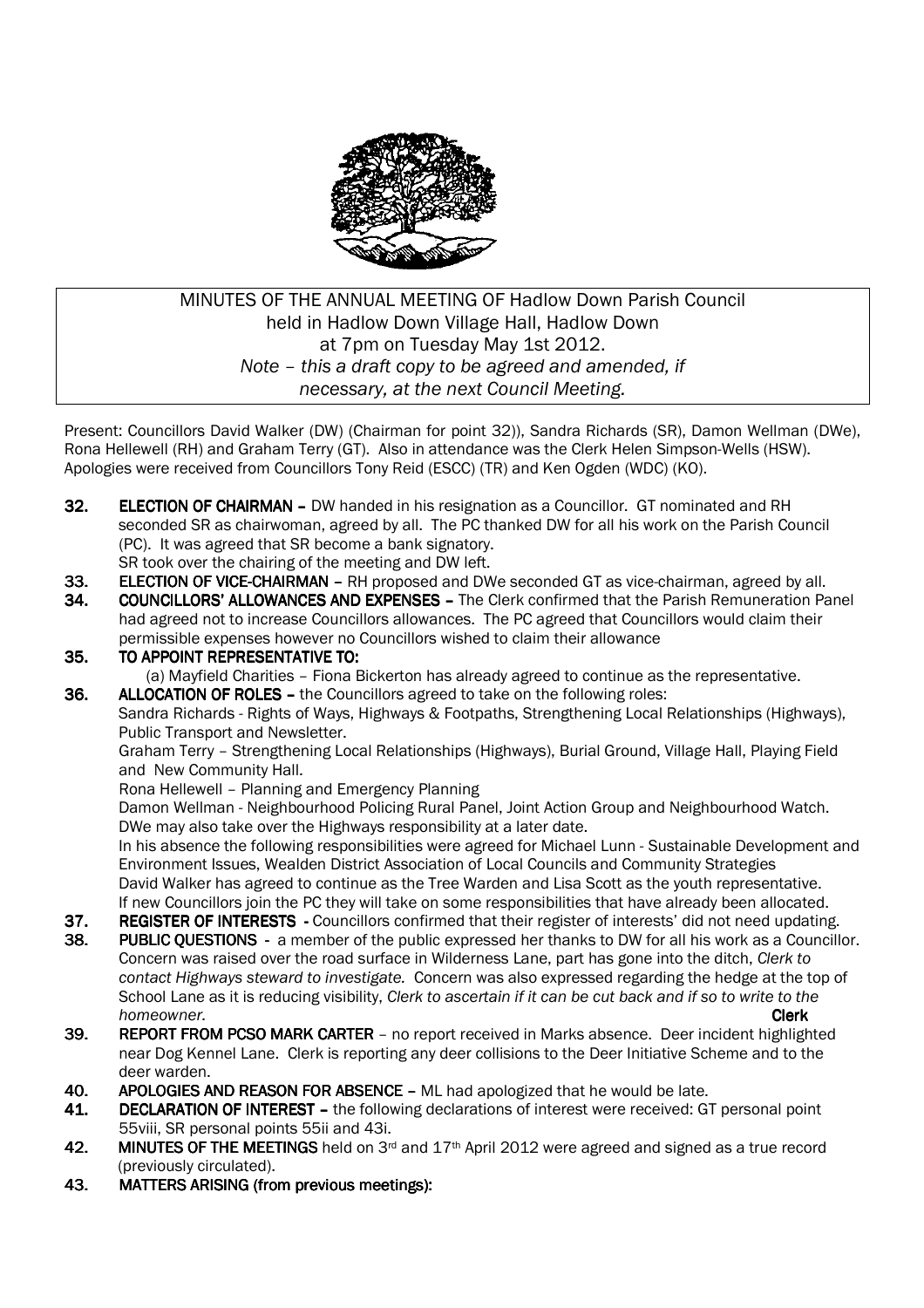- i.. RH confirmed that she could see no reason for objecting to the development that had been undertaken at Oakways **RH**
- ii. Annual Report *GT updated the PC on what information he required from them by 14th May*. ALL
- iv. Land opposite the school  $c/f$  SR
- v. Legal paperwork for Village Hall GT went through the conveyance book and other paperwork that he had obtained from the archive office. These show that the hut was given to the PC.

### ML joined the meeting at 7:30pm

 Formal quote for registration *work to be obtained from Ian Davison by GT* GT Concern was expressed that the book needed to be copied however due to its age this needed to be done by someone experienced in copying old documents. *It was agreed for GT to take the paperwork*  to the solicitors and to request that they take 2 copies of the book.

- vi. Tunnel at play area GT advised that the Playing Field committee have investigated the damaged tunnel, they will be giving it extra support to strengthen it.
- iii. Recycling bins ML advised that it has been suggested that WDC will charge for green waste, this is now subject to further discussion at WDC, if there was going to be a charge it could have extended the range of items being collected.
- vii. Clerks Report: was sent to Councillors with the agenda updating them on her action points, this included:
- a. Highways steward has been contacted, he has marked potholes that require work.
- b. Passenger Transport Services have investigated the PC's complaint of the danger to road users and passengers of them dropping off at the School Lane junction. They have advised that the junction has been used for a while and is closer to where the majority of pupils live. The Road Safety Team have visited the site and consider it safe. It was agreed that *the Clerk should write to Passenger Transport*  expressing the PC's disappointment at their comments and continued concern over safety. **Clerk**

## 44. PLANNING APPLICATIONS:

- i. WD/2012/0746/F THE OASTS, BROADREED FARM, CRIERS LANE TN20 6LG conversion of garage and store to provide ancillary accommodation - The PC support the application, agreed by all. PLANNING MATTERS:
- i. WD/2012/0534/F SOUTHVIEW, WILDERNESS LANE conversion of garage to provide holiday accommodation – withdrawn.
- ii. WD/2012/0527/LB & 0526/F DUDDESLAND FARM HOUSE. HEATHFIELD ROAD erection of a single storey utility outbuilding with lightweight link to the rear of the main building - approved
- iii. The Clerk has received correspondence from WDC confirming that they have investigated the sale of cars at the layby near Five Chimneys Cottage and they will no longer be sold there. They also updated the PC on the occupation of the mobile unit.
- 45. REPORTS FROM CLLR. TONY REID. ESCC & CLLRS. KEN OGDEN and NORMAN BUCK WDC no reports in their absence.
- 46. BANK RECONCILIATIONS: a discussion was held on the signing of the bank reconciliation. It was agreed that in future the reconciliation would be emailed to all Councillors prior to the meeting and that 2 signatories would sign it. It was agreed that *GT and SR would meet with HSW to go through the reconciliations* for the end of the financial year and for the one dated April 2012 and that they could then sign them off. GT/SR/Clerk

# 47. OTHER FINANCE MATTERS -

- i. The Clerk updated the PC on the H&SE guidelines regarding PAT testing, it was agreed for the *Clerk to arrange for the extension lead to be tested.* **Clerk and the set of the contract of the clerk clerk**
- ii. The PC reviewed the Statement of Internal Controls, *Clerk to update.* **Clerk Clerk**
- iii. The PC reviewed the Finance risk assessment, *Clerk to amend.* **Clerk Clerk**
- iv. The PC checked the Review of Effectiveness of Internal Audit, it was agreed for the Clerk to check with the Internal Auditor whether further controls were required if the PC had to handle more money due to the Community Centre project.
- v. The PC agreed for *SR and GT to meet with the Clerk to go through the end of year paperwork and sign it* at that time. GT/SR/Clerk GT/SR/Clerk GT/SR/Clerk GT/SR/Clerk GT/SR/Clerk GT/SR/Clerk
- vi. It was agreed that the *Clerk could purchase the Cemetery* Management & Administration for Local **Council Clerk CD.** Council Clerk CD.
- 48. PLAYING FIELD DRAINAGE questions were asked about the drainage for the Playing Field and whether mole ploughing in a herringbone pattern and then backfilling with sand had been considered. GT confirmed that options were still being considered and that they are currently also looking at problems with the gate and where there is missing wood on the pavilion.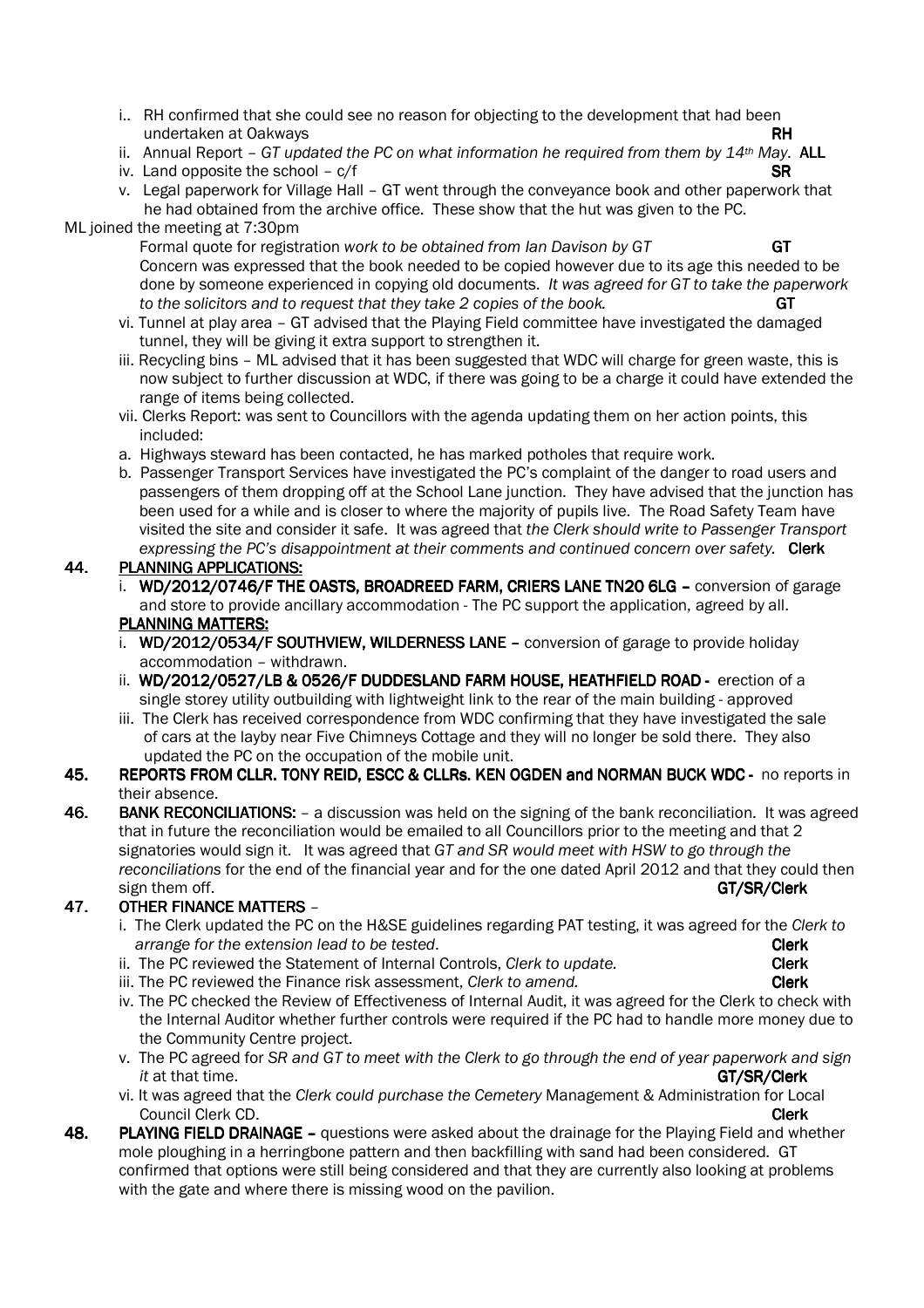- 49. NEW COMMUNITY CENTRE GT updated the PC on the last meeting and on their visits to other village halls. Sub-committees are concentrating on their work and the funding group has applied for some funding. Janet Tourell will send the reports on the halls to the PC.
- 50. NEW COUNCILLOR a discussion was held on recruiting people to become Councillors, SR and RH to  *approach people. Clerk to contact WDC regarding the new vacancy in order that this can be advertised.*

#### RH/SR/Clerk

- 51. NEIGHBOURHOOD PLAN the Clerk updated the PC on the information given at the Clerks meeting at WDC, the general consensus was that Neighbourhood Plans are expensive, it is a long process and they need to agree with the Core Strategy, which recommends removal of the development boundary for the village. GT attended a Localism conference and disagreed that Neighbourhood Plans are expensive, he also felt that they were necessary in order for Towns and Parishes to achieve anything at WDC. The Clerk advised that the PC could look at reviewing the site allocation for the village as to whether they could contradict it, however they would need to be able to counteract WDC's evidence database. NALC are looking into the migration of community plans into Neighbourhood Plans. *ML to contact Kelvin Williams and the Clerk to contact the Ringmer Clerk/Chair to ascertain the expected costs.* It was also felt that a lot of work would be involved and questions were asked as to whether it was felt that people in the village would be interested in assisting with this. ML/Clerk L/Clerk L/Clerk L/Clerk L/Clerk L/Clerk L/Clerk L/Clerk L/Clerk L/Clerk L/Clerk L/Clerk L/Clerk L/Clerk L/Clerk L/Clerk L/Clerk L/Clerk L/Clerk L/Clerk L/Clerk L/Clerk L
- 52. BUSES the new bus stops have now been put up and the times should soon be attached to them. ESCC are proposing a new summer timetable which would reduce the service to 2 buses each day rather than 3, however they would then go as far as Dog Kennel Lane. It was felt that there needed to be more publicity of the current bus times and where the stops are. An article has gone on the website, *Clerk to also copy for the Parish Magazine.* Clerk

It was agreed for *DWe to approach Wilderness Wood regarding the bus shelter and ML to complete the planning application. DWe and ML to inform PC of the proposed costs involved.* ML/DWe

#### 53. REPORTS FROM COUNCILLORS (COUNCIL MATTERS AND OUTSIDE BODIES):

 Cllr. Rona Hellewell – Emergency Planning – RH confirmed that they will be having a meeting in May. Cllr. Damon Wellman – Joint Action Group, Neighbourhood Watch – DWe confirmed that he had attended the recent JAG meeting where it was highlighted that people weren't aware of the 101 non-emergency number, *SR to put article in the newsletter.* **SR the newslet of the newslet of the newslet of the set of the s** 

 Cllr. Graham Terry – Village Hall, Playing Field, Burial Ground – GT confirmed that the woodworm treatment had been undertaken at the Village Hall and that the Charity Commission website has been updated. Janet Tourell confirmed that the VH committee had got no further with locating legal documentation, they were continuing their efforts. The Playing Field committee had checked the equipment at the play area and there were a small number of items that they would be repairing. They are also looking at employing someone to regularly clean the pavilion.

The planting of the oak tree at the Burial Ground with the school children was very successful, it was agreed for *GT to look into quotes for a plaque.* GT

Cllr. Sandra Richards – Highways, Footpaths and Rights of Way – SR confirmed that a pre-consultation meeting is being held at the end of May with Highways regarding extending the double yellow lines, they will also be discussing the other work due to be done in School Lane. *SR to confirm date and time of meeting to DWe.* SR updated the PC on the work undertaken with footpaths. **SR SR** The Clerk raised that at the Village Hall committee meeting it had been requested that the lockable

cupboard in the committee room be used for storage by the tap class. The cupboard was previously offered to the PC for storage, it was felt that this was no longer required. *Clerk to inform VH committee.* Clerk

#### 54. CLERK'S MATTERS:

- i. Hours were checked, agreed and signed.
- ii. The Clerk gave out information on localized Council Tax Support from the Clerks meeting at WDC. A presentation had been made at the meeting on planning changes and there could be devolved local decision making, however it hasn't yet been decided who would pay the costs if a decision made by the PC went to appeal
- iii. The Clerk confirmed that to be able to use the General Power of Competence the PC needs to have the electoral mandate, which they have, and the Clerk needs to pass a further section of CiLCA.
- iv. The Clerk confirmed that the Village Maintenance Team are in the village from 30<sup>th</sup> April and that she will be meeting with them on 4<sup>th</sup> May. The PC asked that she ensure that the pavements are swept and that the edging is done.
- v. The Clerk advised that in the last WDALC minutes they suggested that the BT green boxes be put on the Parishes asset list, *Clerk to organise*. Clerk